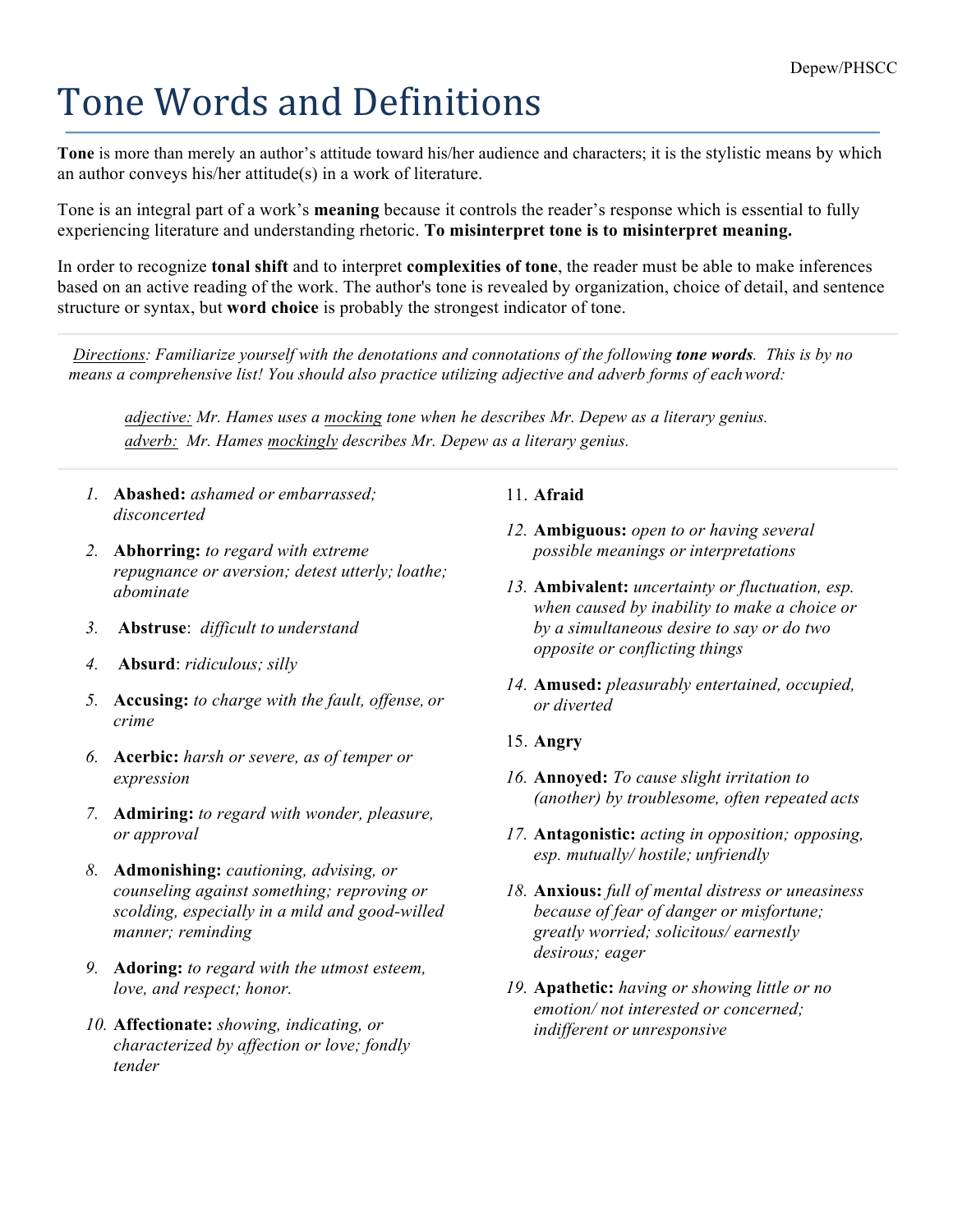- *20.* **Apologetic:** *containing an apology or excuse for a fault, failure, insult, injury*
- *21.* **Appreciative:** *feeling or expressive of gratitude*
- *22.* **Apprehensive:** *uneasy or fearful about something that might happen*
- *23.* **Approving:** *to speak or think favorably of; pronounce or consider agreeable or good; judge favorably*
- *24.* **Ardent**: *characterized by intense feeling; passionate; fervent; intensely devoted, eager, or enthusiastic; zealous; vehement; fierce*
- *25.* **Arrogant:** *making claims or pretensions to superior importance or rights; overbearingly assuming; insolently proud*
- *26.* **Audacious:** *extremely bold or daring; recklessly brave; fearless*
- *27.* **Authoritarian:** *having an air of authority; accustomed to exercising authority; positive; peremptory; dictatorial*
- *28.* **Baffled:** *to confuse, bewilder, or perplex*
- *29.* **Bantering:** *Good-humored, playful conversation*
- *30.* **Belligerent:** *warlike; given to waging war*
- *31.* **Bemused:** *bewildered or confused/ lost in thought; preoccupied*
- *32.* **Benevolent:** *characterized by or expressing goodwill or kindly feelings*
- *33.* **Bewildered:** *completely puzzled or confused; perplexed*
- *34.* **Biting:** *nipping; smarting; keen/ cutting; sarcastic*
- *35.* **Bitter:** *having a harsh, disagreeably acrid taste, like that of aspirin, quinine, wormwood, or aloes/ characterized by intense antagonism or hostility/ hard to admit or accept*
- *36.* **Blithe:** *joyous, merry, or gay in disposition; glad; cheerful*
- *37.* **Blunt:** *abrupt in address or manner/ slow in perception or understanding; obtuse*
- *38.* **Bold**: *not hesitating or fearful in the face of danger or rebuff; courageous and daring; not hesitating to break the rules of propriety; forward; impudent*
- 39. **Bored**
- *40.* **Brisk:** *quick and active; lively/ sharp and stimulating*
- *41.* **Brusque:** *abrupt in manner; blunt; rough*
- *42.* **Burlesque:** *an artistic composition, esp. literary or dramatic, that, for the sake of laughter, vulgarizes lofty material ortreats ordinary material with mock dignity*
- *43.* **Calm:** *without rough motion; still or nearly still/ free from excitement or passion; tranquil*
- *44.* **Candid:** *frank; outspoken; open and sincere/ free from reservation, disguise, or subterfuge; straightforward*
- *45.* **Capricious**: *flighty; led by whims; erratic*
- *46.* **Casual:** *without definite or serious intention; careless or offhand; passing/*
- *47.* **Caustic:** *making biting, corrosive comments*
- *48.* **Celebratory:** *seeming or tending to be indifferent to what is happening; apathetic; unconcerned*
- *49.* **Censorious**: *severely critical; faultfinding*
- *50.* **Ceremonial:** *of, pertaining to, or characterized by ceremony; formal; ritual*
- *51.* **Cheerful:** *characterized by or expressive of good spirits or cheerfulness*
- *52.* **Cheery:** *in good spirits*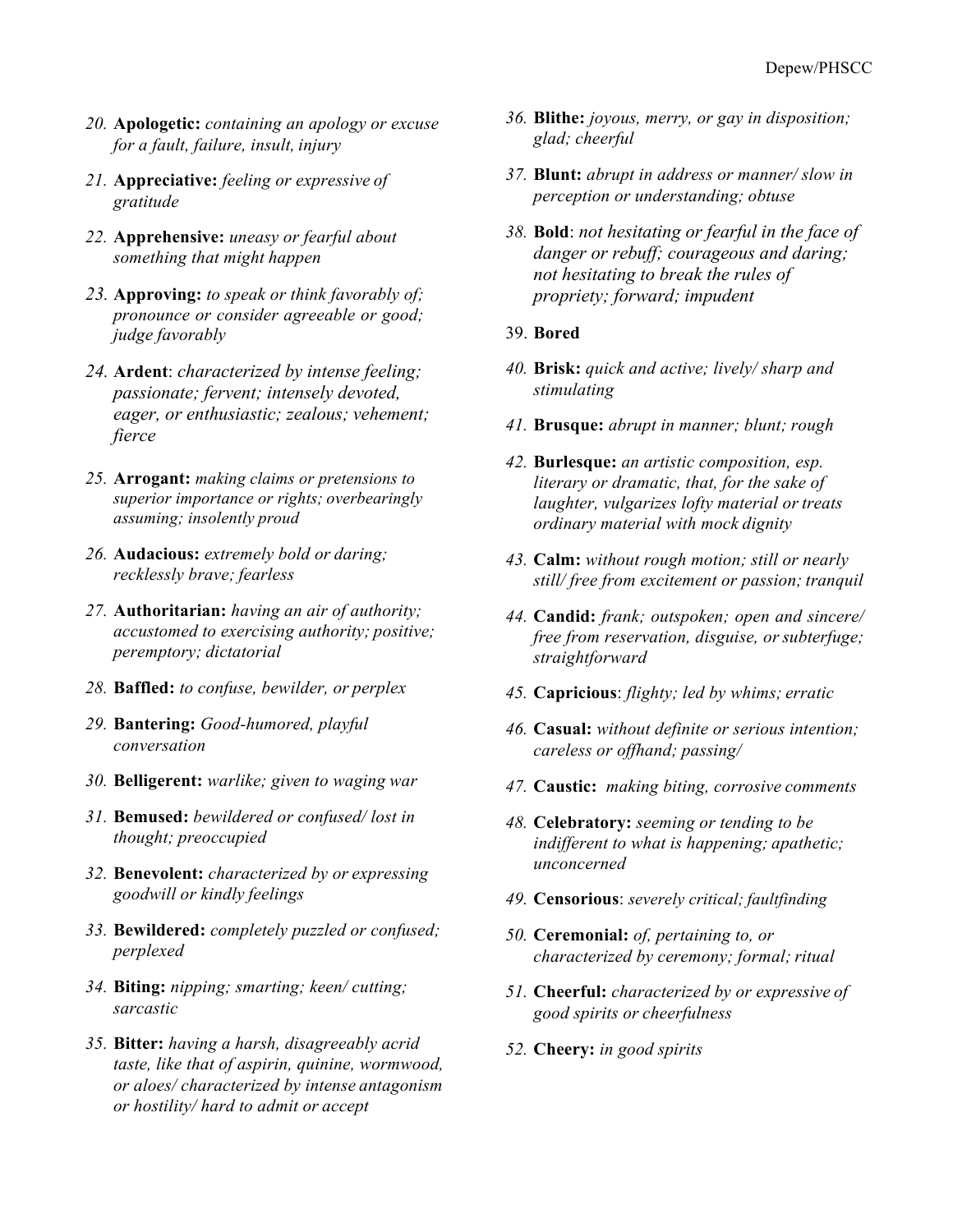- *53.* **Childish:** *of, like, or befitting a child/ puerile; weak; silly*
- *54.* **Choleric:** *extremely irritable or easily angered; irascible*
- *55.* **Clinical:** *concerned with or based on actual observation and treatment of disease in patients rather than experimentation or theory/ extremely objective and realistic; dispassionately analytic; unemotionally critical*

## 56. **Cold**

- *57.* **Colloquial:** *characteristic of or appropriate to ordinary or familiar conversation rather than formal speech or writing; informal.*
- *58.* **Comforting:** *To soothe in time of affliction or distress.*
- *59.* **Comic**  *funny*; *humorous*
- *60.* **Commanding:** *appreciably superior or imposing; winning; sizable*
- *61.* **Compassionate:** *having or showing compassion*
- *62.* **Complex:** *characterized by a very complicated or involved arrangement of parts, units, etc.:*
- *63.* **Complicated:** *composed of elaborately interconnected parts; complex*
- *64.* **Complimentary:** *of the nature of, conveying, or expressing a compliment, often one that is politely flattering*
- *65.* **Conceited:** *having an excessively favorable opinion of one's abilities, appearance, etc.*
- *66.* **Concerned:** *interested or affected/ troubled or anxious/ having a connection or involvement; participating*
- *67.* **Conciliatory:** *To overcome the distrust or animosity of; appease*
- *68.* **Condemnatory:** *To express strong disapproval*
- *69.* **Condescending:** *showing or implying a usually patronizing descent from dignity or superiority*
- *70.* **Confident:** *having strong belief or full assurance; sure/ sure of oneself; having no uncertainty about one's own abilities, correctness, successfulness, etc.; selfconfident; bold*
- *71.* **Confused:** *to perplex or bewilder/ to make unclear or indistinct*
- *72.* **Contemptuous:** *showing or expressing contempt or disdain; scornful*
- *73.* **Contented:** *Desiring no more than what one has; satisfied/ Ready to accept or acquiesce; willing*
- *74.* **Contentious:** *tending to argument or strife; quarrelsome/ causing, involving, or characterized by argument or controversy*
- *75.* **Conversational:** *The spoken exchange of thoughts, opinions, and feelings; talk*
- *76.* **Critical:** *inclined to find fault or to judge with severity, often too readily*
- *77.* **Curt:** *rudely brief in speech or abrupt in manner/ brief; concise; terse; laconic*
- *78.* **Cynical:** *scornful of the motives or virtues of others; bitterly or sneeringly distrustful, contemptuous, or pessimistic*
- *79.* **Demanding:** *requiring or claiming more than is generally felt by others to be due/ calling for intensive effort or attention; taxing*
- *80.* **Depressed:** *sad and gloomy; dejected; downcast/ pressed down, or situated lower than the general surface*
- *81.* **Derisive:** *characterized by or expressing derision; contemptuous; mocking*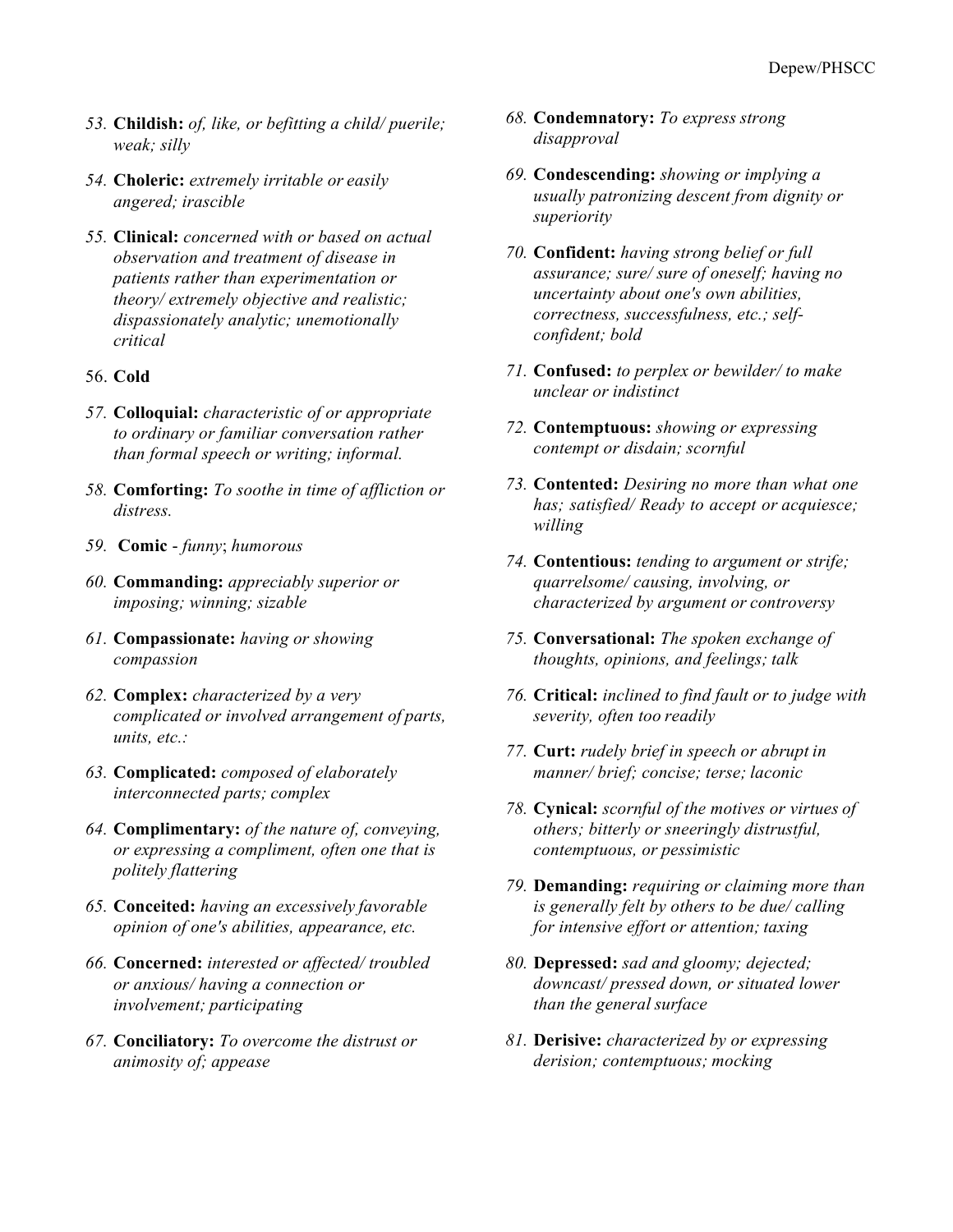- *82.* **Derogatory:** *tending to lessen the merit or reputation of a person or thing; disparaging; depreciatory*
- *83.* **Despairing:** *To be overcome by a sense of futility or defeat/ To lose all hope*
- *84.* **Desperate:** *reckless or dangerous because of despair or urgency/ having an urgent need, desire, etc.:*
- *85.* **Detached:** *impartial or objective; disinterested; unbiased/ not involved or concerned; aloof*
- *86.* **Diabolic:** *having the qualities of a devil; devilish; fiendish; outrageously wicked*
- *87.* **Didactic:** *intended for instruction; instructive*
- *88.* **Diffident:** *lacking confidence in one's own ability, worth, or fitness; timid; shy*
- *89.* **Direct:** *proceeding in a straight line or by the shortest course; straight; undeviating; not oblique*
- *90.* **Disappointed:** *depressed or discouraged by the failure of one's hopes or expectations*
- *91.* **Disbelieving:** *to have no belief in; refuse or reject belief in*
- *92.* **Disdainful:** *expressing extreme contempt*
- *93.* **Disgusted:** *To excite nausea or loathing in; sicken/ To offend the taste or moral sense of; repel*
- *94.* **Disrespectful:** *Having or exhibiting a lack of respect; rude and discourteous*
- *95.* **Disturbed:** *marked by symptoms of mental illness:/ agitated or distressed; disrupted*
- *96.* **Dogmatic:** *asserting opinions in a doctrinaire or arrogant manner; opinionated*
- *97.* **Domineering:** *overbearing; tyrannical*
- *98.* **Doubtful:** *of uncertain outcome or result*
- *99.* **Dramatic:** *of or pertaining to the drama/ Arresting or forceful in appearance or effect*
- *100.* **Dreary:** *causing sadness or gloom./ dull; boring*
- *101.* **Dubious:** *wavering or hesitating in opinion; inclined to doubt*
- *102.* **Earnest:** *serious in intention, purpose, or effort; sincerely zealous*
- *103.* **Ebullient:** *overflowing with fervor, enthusiasm, or excitement; high-spirited*
- *104.* **Ecstatic:** *subject to or in a state of ecstasy; rapturous*
- *105.* **Effusive:** *unduly demonstrative; lacking reserve*
- *106.* **Egotistical:** *given to talking about oneself; vain; boastful; opinionated; indifferent to the well-being of others; selfish*
- *107.* **Elated:** *very happy or proud; jubilant; in high spirits*
- *108.* **Elegiac:** *expressing sorrow or lamentation*
- *109.* **Elevated:** *exalted or noble; lofty/ exalted or noble; lofty*
- *110.* **Eloquent:** *having or exercising the power of fluent, forceful, and appropriate speech*
- *111.* **Embarrassed:** *To cause to feel selfconscious or ill at ease; disconcert*
- 112. **Emotionless**
- *113.* **Empathetic:** *showing empathy or ready comprehension of others' states*
- *114.* **Encouraging:** *to inspire with courage, spirit, or confidence/ to stimulate by assistance, approval, etc/ to promote, advance, or foster*
- 115. **Energetic**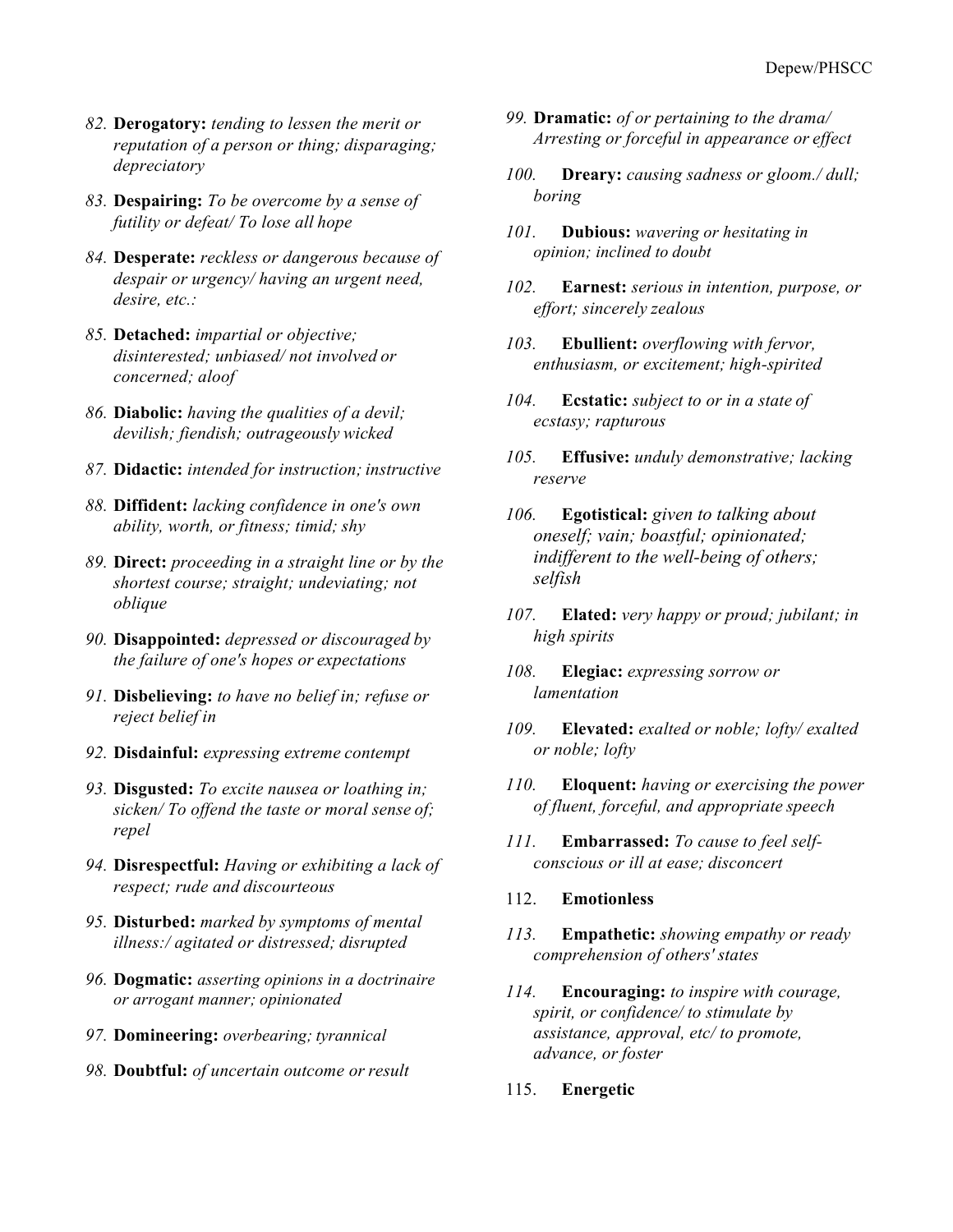- *116.* **Enraged:** *to make extremely angry; put into a rage; infuriate*
- *117.* **Enthusiastic:** *having or showing great excitement and interest*
- *118.* **Erudite:** *characterized by great knowledge; learned or scholarly*
- *119.* **Eulogistic:** *To praise highly in speech or writing, especially in a formal eulogy*
- *120.* **Euphoric:** *a feeling of happiness, confidence, or well-being sometimes exaggerated in pathological states as mania*
- *121.* **Evasive:** *deliberately vague or ambiguous/ tending or seeking to evade; characterized by evasion*

#### 122. **Excited**

- *123.* **Exhilarated:** *to enliven; invigorate; stimulate/ to make cheerful or merry*
- *124.* **Exhortatory**: *advising, urging, or cautioning earnestly; urgently admonishing*
- *125.* **Expectant:** *marked by eager anticipation*
- *126.* **Exuberant:** *effusively and almost uninhibitedly enthusiastic; lavishly abundant*
- *127.* **Facetious:** *not meant to be taken seriously or literally/ amusing; humorous*
- *128.* **Factual:** *of or pertaining to facts; concerning facts*
- *129.* **Familiar:** *commonly or generally known or seen/ informal; easygoing; unceremonious; unconstrained*
- *130.* **Fanciful:** *characterized by or showing fancy; capricious or whimsical in appearance*
- *131.* **Farcical:** *ludicrous; absurd; mocking; humorous and highly improbable*
- *132.* **Fatalistic:** *the acceptance of all things and events as inevitable; submission to fate*
- *133.* **Fearful:** *feeling fear, dread, apprehension, or solicitude/ full of awe or reverence/ extreme in size, intensity, or badness*
- *134.* **Fervent:** *having or showing great warmth or intensity of spirit, feeling, enthusiasm, etc.; ardent*
- *135.* **Flippant:** *frivolously disrespectful, shallow, or lacking in seriousness; characterized by levity*
- *136.* **Forceful:** *powerful*
- *137.* **Foreboding:** *a strong inner feeling or notion of a future misfortune, evil, etc.; presentiment*
- *138.* **Formal:** *stiff; using textbook style; following accepted styles, rules or ceremonies*
- *139.* **Forthright:** *going straight to the point; frank; direct; outspoken*
- *140.* **Frantic:** *desperate or wild with excitement, passion, fear, pain, etc.; frenzied*
- *141.* **Frightened:** *To fill with fear; alarm*
- *142.* **Frivolous:** *characterized by lack of seriousness or sense/ self-indulgently carefree; unconcerned about or lacking any serious purpose/ of little or no weight, worth, or importance; not worthy of serious notice*
- *143.* **Frustrated:** *disappointed; thwarted*
- *144.* **Furious:** *full of fury, violent passion, or rage; extremely angry; enraged*
- *145.* **Gentle**: *kind; considerate; mild; soft*
- *146.* **Ghoulish:** *strangely diabolical or cruel; monstrous; delighting in the revolting or loathsome*
- *147.* **Giddy:** *frivolous and lighthearted; impulsive; flighty/ attended with or causing dizziness*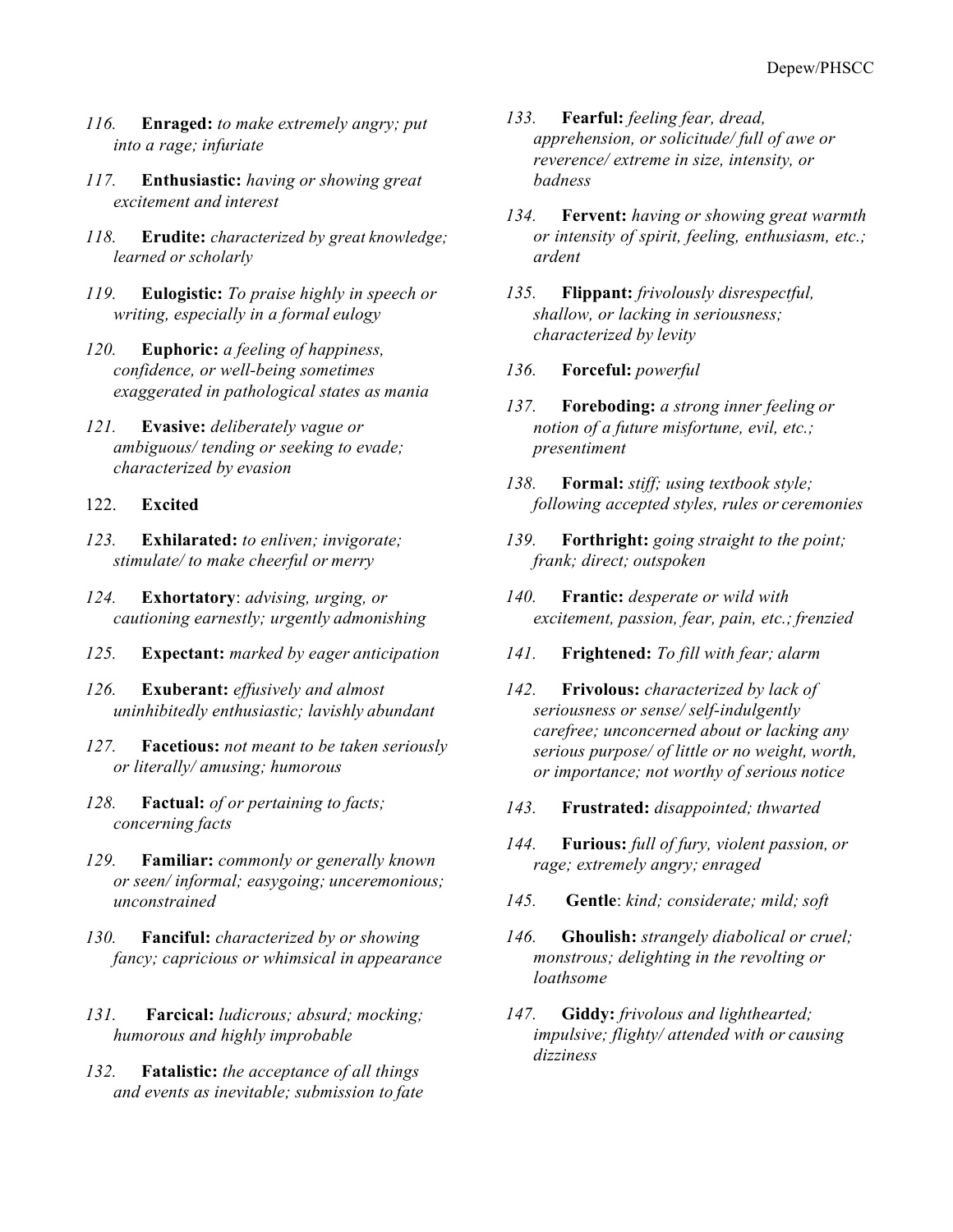- *148.* **Gleeful:** *full of exultant joy; merry; delighted.*
- *149.* **Gloomy:** *dark or dim; deeply shaded/ hopeless or despairing; pessimistic*
- *150.* **Grand:** *impressive in size, appearance, or general effect/ stately, majestic, or dignified/ of great importance, distinction, or pretension*
- *151.* **Grave:** *serious or solemn; sober/ weighty, momentous, or important/ threatening a seriously bad outcome or involving serious issues; critical*
- *152.* **Grim:** *stern and admitting of no appeasement or compromise/ having a harsh, surly, forbidding, or morbid air*

#### 153. **Happy**

- *154.* **Harsh:** *ungentle and unpleasant in action or effect/ physically uncomfortable; desolate; stark/ unpleasantly rough, ragged, or coarse to the touch*
- *155.* **Haughty:** *disdainfully proud; snobbish; scornfully arrogant; supercilious*
- *156.* **Hilarious:** *arousing great merriment; extremely funny*
- *157.* **Histrionic:** *Over the top dramatic*
- *158.* **Holier-than-thou:** *obnoxiously pious; sanctimonious; self-righteous*
- *159.* **Hollow:***; not solid; empty; without real or significant worth; meaningless; insincere or false*
- *160.* **Hopeful:** *full of hope; expressing*
- *161.* **Hopeless:** *providing no hope; beyond optimism or hope; desperate*
- *162.* **Horrified**: *showing or indicating great shock or horror*
- *163.* **Hostile:** *characteristic of an enemy/ opposed in feeling, action, or character;*

*antagonistic/ not friendly, warm, or generous; not hospitable*

- *164.* **Humorous:** *characterized by humor; funny; comical*
- *165.* **Impartial:** *not partial or biased; fair; just*
- *166.* **Impassioned:** *filled with emotion; ardent*
- *167.* **Impassive**: *without emotion; apathetic; unmoved; calm; serene*
- *168.* **Impatient:** *not patient; not accepting delay, opposition, pain, etc., with calm or patience*
- *169.* **Impertinent**: *insolently rude; uncivil*
- *170.* **Impudent**: *characterized by impertinence or effrontery*
- *171.* **Incisive:** *penetrating; cutting; biting; trenchant/ remarkably clear and direct; sharp; keen; acute*
- *172.* **Incredulous:** *not credulous; disinclined or indisposed to believe; skeptical*
- *173.* **Indifferent:** *without interest or concern; not caring; apathetic/ having no bias, prejudice, or preference; impartial; disinterested*
- *174.* **Indignant:** *feeling, characterized by, or expressing strong displeasure at something considered unjust, offensive, insulting, or base*
- *175.* **Indirect:** *not in a direct course or path; deviating from a straight line; roundabout/ not straightforward; devious; deceitful*
- *176.* **Inflammatory:** *tending to arouse anger, hostility, passion, etc.:*
- *177.* **Informal:** *without formality or ceremony; casual/ suitable to or characteristic of casual and familiar, but educated, speech or writing/ not according to the prescribed, official, or customary way or manner; irregular; unofficial*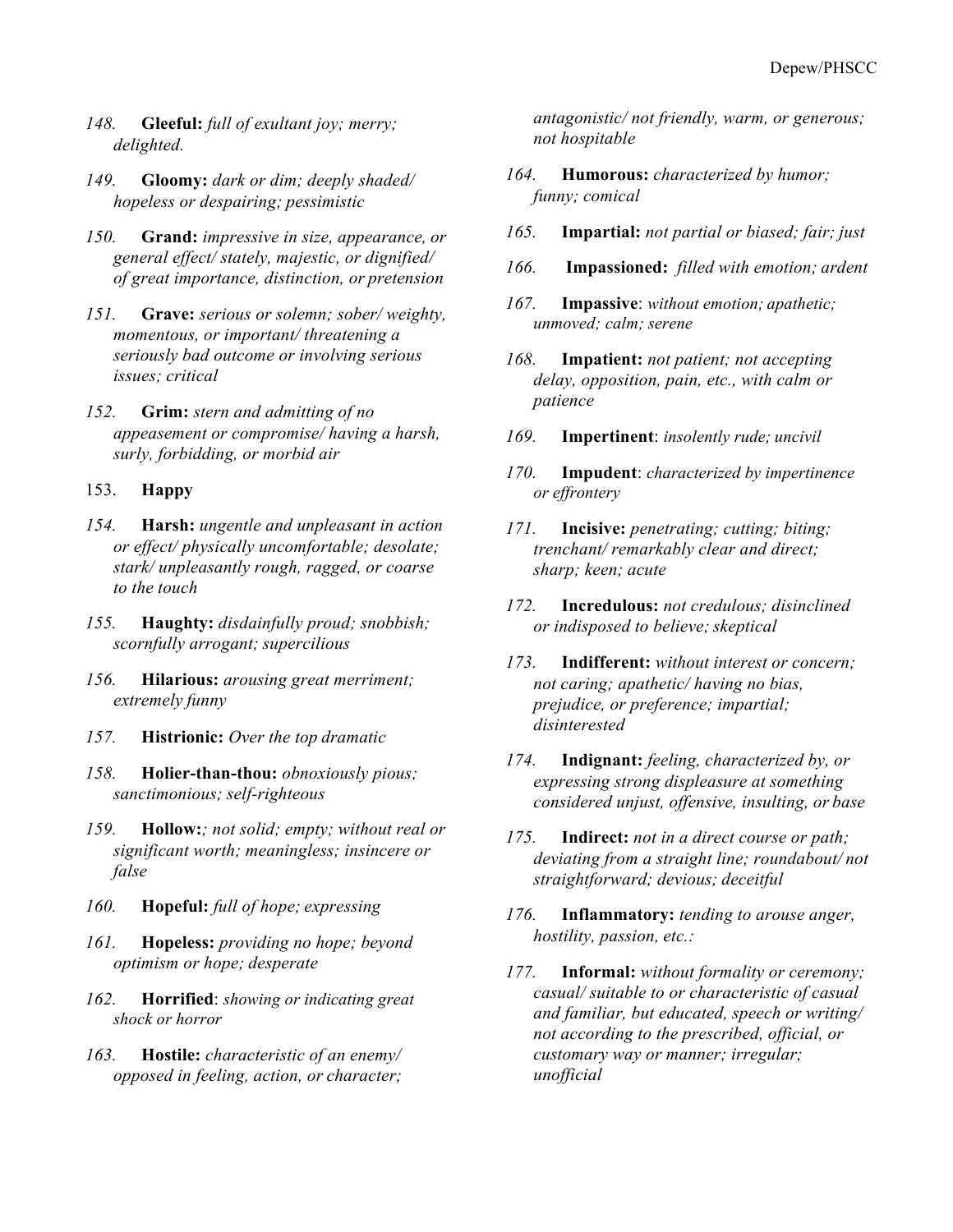- *178.* **Informative:** *giving information; instructive/ tending to increase knowledge or dissipate ignorance*
- *179.* **Insecure:** *subject to fears, doubts, etc.; not self-confident or assured*
- *180.* **Insipid:** *without distinctive, interesting, or stimulating qualities; vapid*
- *181.* **Insistent:** *earnest or emphatic in dwelling upon, maintaining, or demanding something; persistent; pertinacious*
- *182.* **Insolent:** *boldly rude or disrespectful; contemptuously impertinent; insulting*
- *183.* **Instructive:** *serving to instruct or inform; conveying instruction, knowledge, or information; enlightening*
- *184.* **Interested:** *having the attention or curiosity engaged/ characterized by a feeling of interest*
- *185.* **Intimate:** *associated in close personal relations/ very private; closely personal/ detailed; deep*
- *186.* **Introspective:** *given to examining own sensory and perceptual experiences*
- *187.* **Ironic:** *containing or exemplifying irony/ coincidental; unexpected*
- *188.* **Irascible:** *easily provoked to anger; very irritable*
- *189.* **Irreverent:** *showing lack of due respect or veneration*
- *190.* **Irritated:** *angered, provoked, or annoyed*
- *191.* **Jocund:** *cheerful; merry; gay; blithe; glad*
- 192. **Joking**
- *193.* **Jovial:** *endowed with or characterized by a hearty, joyous humor or a spirit of goodfellowship*
- *194.* **Joyful:** *full of joy, as a person or one's heart; glad; delighted/ causing or bringing joy, as an event, a sight, or news; delightful*
- *195.* **Joyous:** *joyful; happy; jubilant*
- *196.* **Laudatory:** *containing or expressing praise*
- *197.* **Learned:** *having much knowledge; scholarly; erudite/ connected or involved with the pursuit of knowledge, esp. of a scholarly nature*
- *198.* **Lighthearted:** *carefree; cheerful; gay*
- *199.* **Lively:** *full or suggestive of life or vital energy; active, vigorous, or brisk/ animated, spirited, vivacious, or sprightly*
- *200.* **Lofty:** *exalted in rank, dignity, or character; eminent/ elevated in style, tone, or sentiment, as writings or speech*
- *201.* **Loving**: *affectionate; showing intense, deep concern for someone or something*
- *202.* **Ludicrous:** *causing laughter because of absurdity; provoking or deserving derision; ridiculous; laughable*
- *203.* **Lugubrious:** *mournful, dismal, or gloomy, esp. in an affected, exaggerated, or unrelieved manner*
- *204.* **Lyrical:** *Expressing deep personal emotion or observations; Highly enthusiastic; rhapsodic*
- *205.* **Malicious**  *desiring to harm others or to see others suffer; ill-willed; spiteful*
- *206.* **Matter–of-fact -***adhering strictly to fact; not imaginative; direct or unemotional; straightforward; down-to-earth*
- *207.* **Meditative:** *deeply or seriously thoughtful*
- *208.* **Melancholic:** *characterized by or causing or expressing sadness*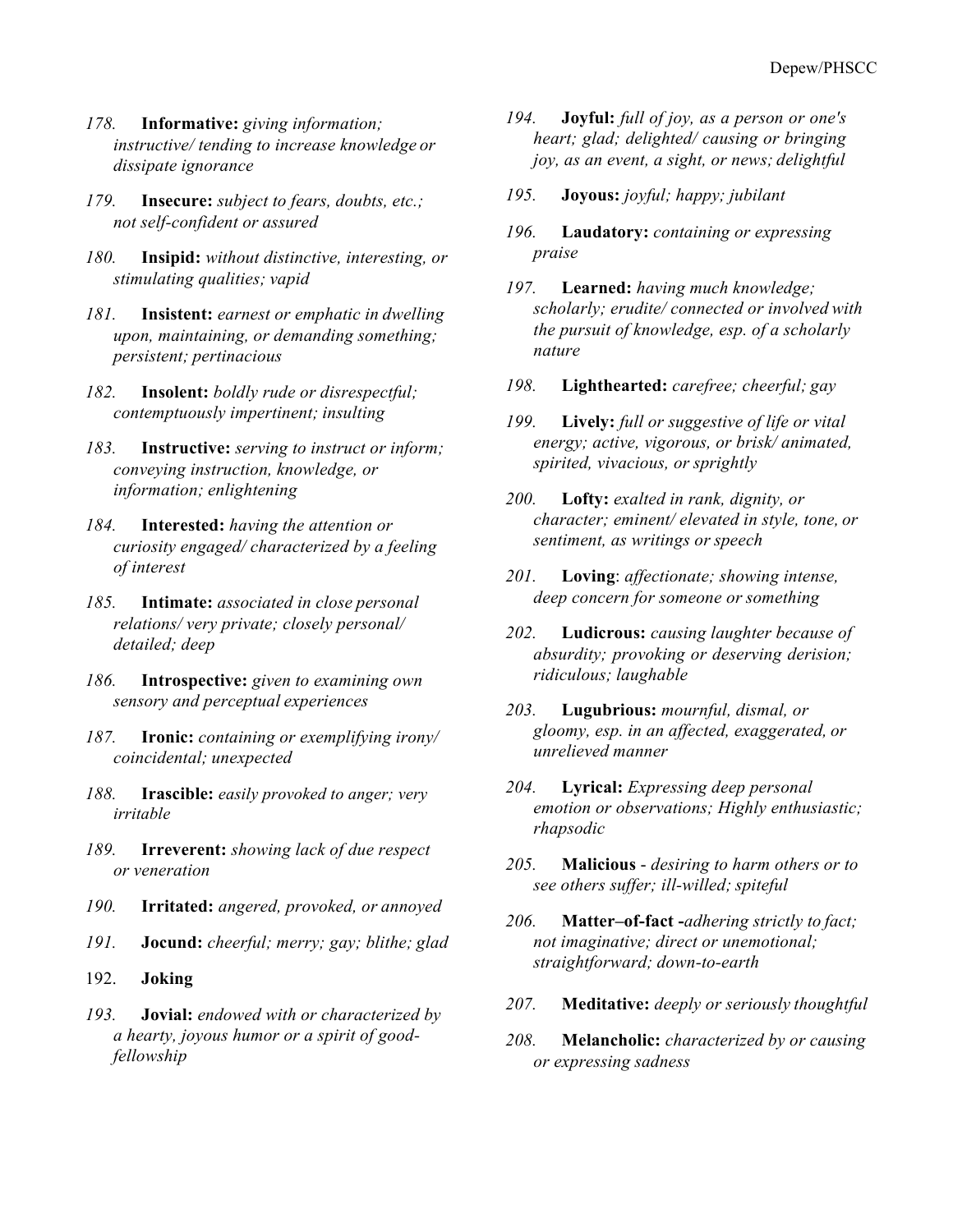- *209.* **Melodramatic:** *exaggerated and emotional or sentimental; overdramatic*
- *210.* **Mirthful:** *joyous; gay; jolly; arousing or provoking laughter*
- *211.* **Mischievous:** *maliciously or playfully annoying; causing annoyance, harm, or trouble; roguishly or slyly teasing, as a glance; harmful or injurious*
- *212.* **Mock – serious:** *pretending to be serious or in earnest*
- *213.* **Mock-heroic:** *imitating or burlesquing that which is heroic, as in manner, character, or action*
- *214.* **Mocking:** *To treat with ridicule or contempt; deride; To mimic, as in sport or derision*
- *215.* **Modest:** *having or showing a moderate or humble estimate of one's merits, importance, etc.; free from vanity, egotism, boastfulness, or great pretensions; free from ostentation or showy extravagance*
- *216.* **Moralistic:** *Characterized by or displaying a concern with morality; narrowly and conventionally moral*
- *217.* **Mournful:** *feeling or expressing sorrow or grief; sorrowful; sad*
- *218.* **Mysterious:** *of obscure nature, meaning, origin, etc.; puzzling; inexplicable*
- *219.* **Nervous:** *highly excitable; unnaturally or acutely uneasy or apprehensive*
- *220.* **Nonchalant**: *coolly unconcerned, indifferent, or unexcited; casual*
- *221.* **Nonplussed**: *totally puzzled, perplexed, or confused*
- *222.* **Nostalgic:** *unhappy about being away and longing for familiar things or persons*
- *223.* **Obdurate**: *unmoved by persuasion, pity, or tender feelings; stubborn; unyielding; stubbornly resistant to moral influence*
- *224.* **Objective:** *not influenced by personal feelings, interpretations, or prejudice; based on facts; unbiased*
- *225.* **Obsequious**  *overly obedient and/or submissive*
- *226.* **Ominous:** *portending evil or harm; foreboding; threatening; inauspicious*
- *227.* **Optimistic:** *disposed to take a favorable view of events or conditions and to expect the most favorable outcome*
- *228.* **Oratorical**: *characteristic of an orator or oratory; given to making speeches*
- *229.* **Outraged:** *angered and resentful; furious; extremely angered*
- *230.* **Outspoken:** *frank; candid; uttered or expressed with frankness or without reserve*
- *231.* **Overbearing**: *domineering; dictatorial; haughtily or rudely arrogant*

#### 232. **Panicked**

- *233.* **Paranoid:** *Exhibiting or characterized by extreme and irrational fear or distrust of others*
- *234.* **Passionate:** *having, compelled by, or ruled by intense emotion or strong feeling; easily aroused to or influenced by sexual desire; ardently sensual; easily moved to anger; quick-tempered; irascible*
- *235.* **Pathetic:** *causing or evoking pity, sympathetic sadness, sorrow, etc.; pitiful; pitiable*
- *236.* **Patronizing:** *displaying or indicative of an offensively condescending manner*
- *237.* **Peaceful:** *not disturbed by strife or turmoil or war; quiet; calm; without worry or disturbance*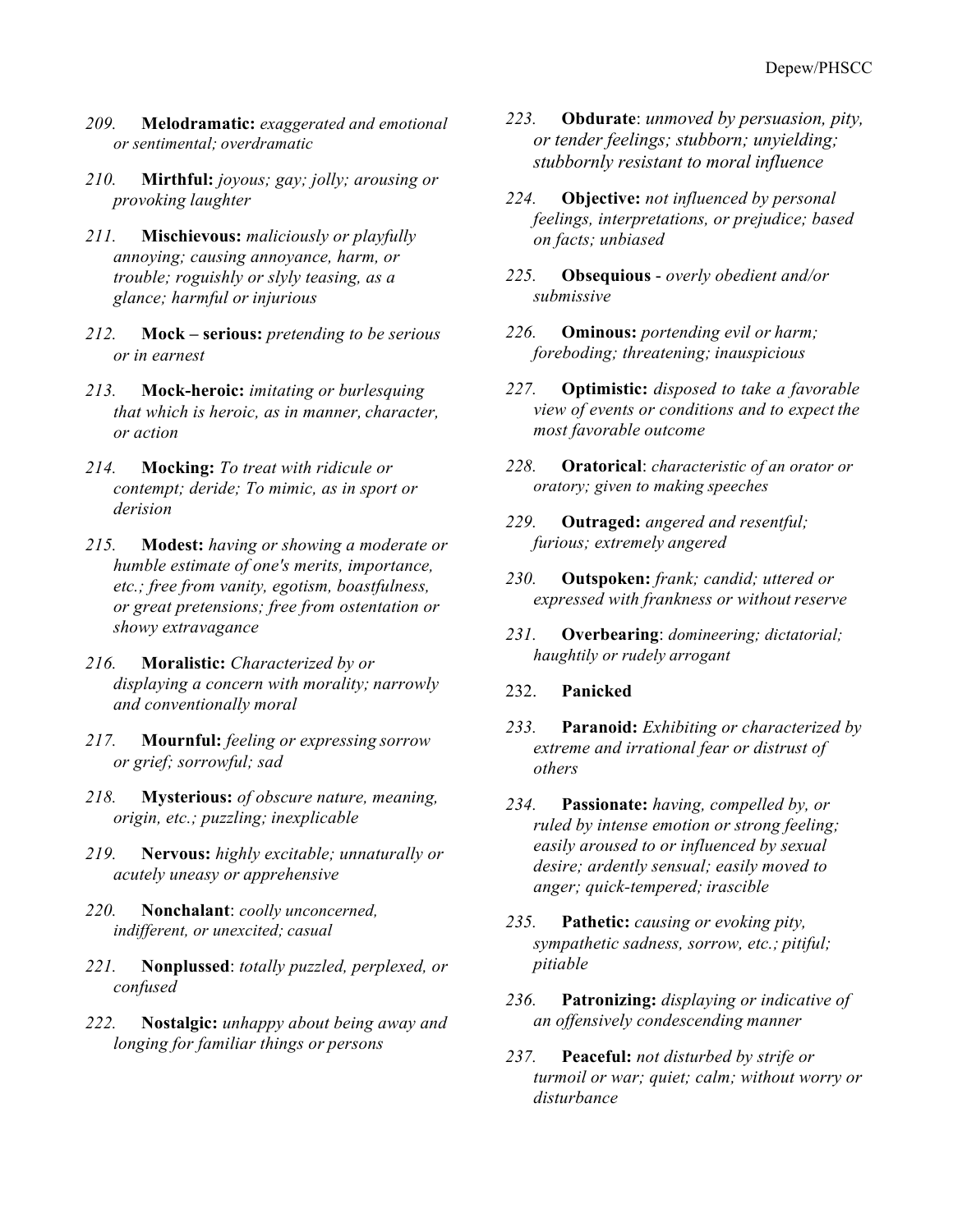- *238.* **Pedantic:** *ostentatious in one's learning; overly concerned with minute details or formalisms, esp. in teaching*
- *239.* **Penitent**: *feeling or expressing sorrow for sin or wrongdoing and disposed to atonement and amendment; repentant; contrite*
- *240.* **Pensive:** *dreamily or wistfully thoughtful; expressing or revealing thoughtfulness, usually marked by some sadness*
- *241.* **Pessimistic:** *expecting the worst possible outcome*
- *242.* **Petty:** *of little or no importance or consequence*
- 243. **Pitiful**
- *244.* **Placid:** *pleasantly calm or peaceful; unruffled; tranquil; serenely quiet or undisturbed*
- *245.* **Playful:** *pleasantly humorous or jesting*
- *246.* **Poignant:** *keenly distressing to the feelings; keen or strong in mental appeal*
- *247.* **Pompous:** *characterized by an ostentatious display of dignity orimportance*
- *248.* **Powerful:** *having or exerting great power or force; potent; efficacious*
- *249.* **Pretentious:** *characterized by assumption of dignity or importance*
- *250.* **Proud:** *feeling pleasure or satisfaction over something regarded as highly honorable or creditable to oneself; having or showing self-respect or self-esteem*
- *251.* **Provocative:** *serving or tending to provoke, excite, or stimulate; tending or serving to provoke; inciting, stimulating, irritating, or vexing*
- *252.* **Psychotic:** *affected by psychosis; characterized by a loss of contact with reality and an inability to think rationally. A psychotic person often behaves*

*inappropriately and is incapable of normal social functioning*

#### 253. **Quiet**

- *254.* **Questioning:** *characterized by or indicating intellectual curiosity; inquiring*
- *255.* **Reassuring:** *to restore to assurance or confidence*
- 256. **Rebellious**
- *257.* **Recalcitrant**: *resisting authority or control; not obedient or compliant; refractory*
- *258.* **Reflective:** *given to, marked by, or concerned with meditation or deliberation*
- *259.* **Relaxed:** *being free of or relieved from tension or anxiety*
- *260.* **Reminiscent:** *awakening memories of something similar; suggestive*
- *261.* **Resigned:** *submissive or acquiescent*
- *262.* **Respectful:** *full of, characterized by, or showing politeness or deference*
- *263.* **Restrained:** *To hold back or keep in check; control*
- *264.* **Reticent:** *disposed to be silent or not to speak freely; reserved; restrained*
- *265.* **Reverent:** *deeply respectful; showing great esteem*
- *266.* **Ridiculous:** *causing or worthy of ridicule or derision; absurd; preposterous; laughable*
- *267.* **Righteous:** *believing ones-self to be morally right and just; guiltless*
- *268.* **Risible:** *causing or capable of causing laughter; laughable; ludicrous*
- *269.* **Romantic:** *characterized by a preoccupation with love or by the idealizing of love or one's beloved; imbued with or dominated by idealism, a desire for adventure, chivalry, etc*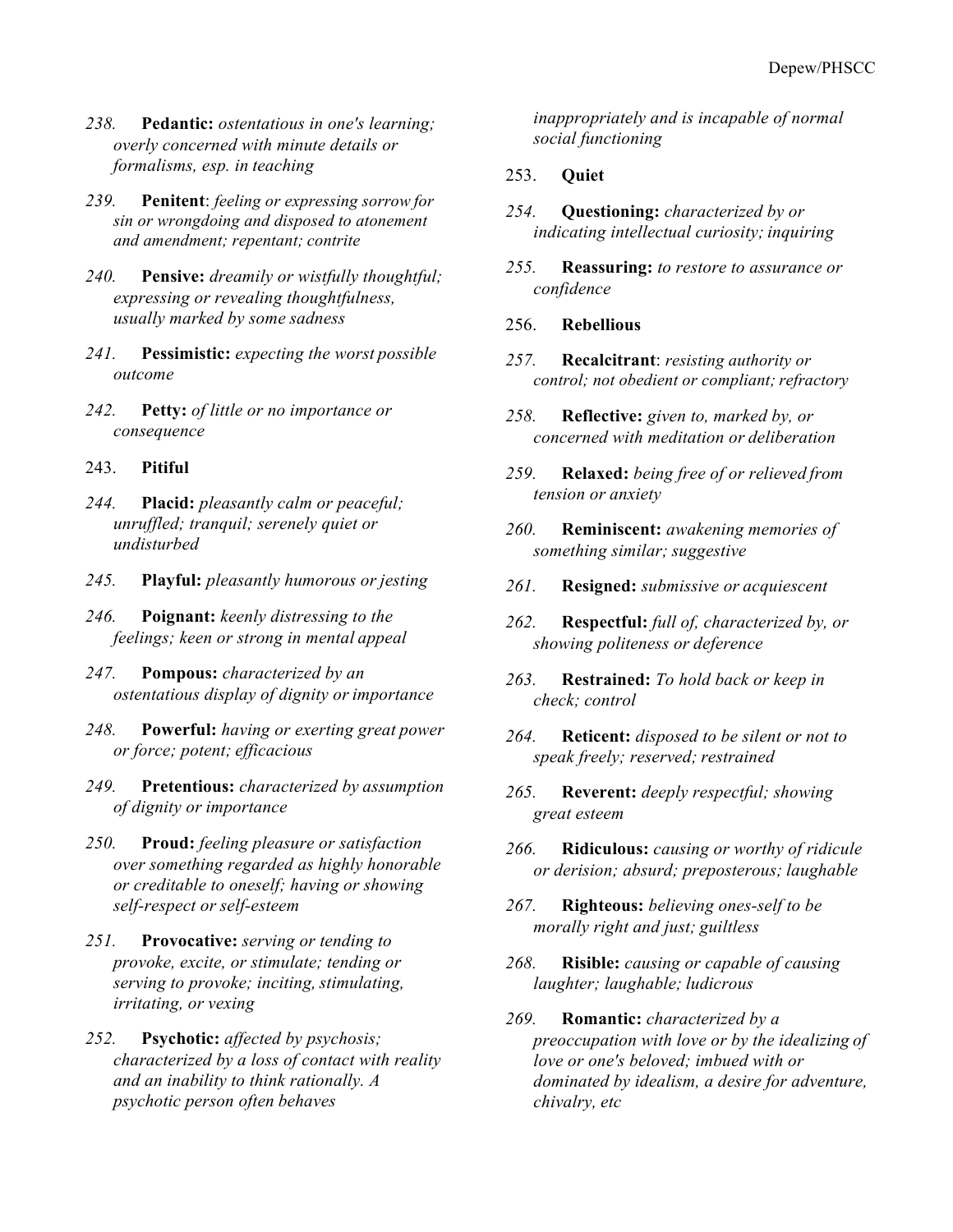#### 270. **Sad**

- *271.* **Sanguine:** *cheerfully optimistic, hopeful, or confident*
- *272.* **Sarcastic:** *expressing or expressive of ridicule that wounds*
- *273.* **Sardonic:** *characterized by bitter or scornful derision; mocking; cynical;sneering*
- *274.* **Satiric (satirical):** *exposing human folly to ridicule*
- *275.* **Scholarly:** *concerned with academic learning and research*
- *276.* **Scornful:** *expressing extreme contempt*
- *277.* **Seductive:** *tending to entice into a desired action or state*
- *278.* **Self-assured:** *Having or showing confidence and poise*
- *279.* **Self-depreciating:** *belittling or undervaluing oneself; excessively modest*
- *280.* **Selfish:** *devoted to or caring only for oneself; concerned primarily with one's own interests, benefits, welfare, etc., regardless of others*
- *281.* **Sentimental:** *weakly emotional; mawkishly susceptible or tender*
- *282.* **Serene:** *calm, peaceful, or tranquil; unruffled*
- *283.* **Serious**: *not funny; in earnest*
- *284.* **Severe:** *harsh; unnecessarily extreme; serious or stern in manner or appearance*
- *285.* **Sharp:** *clearly defined; distinct; keen or eager; fierce or violent*
- *286.* **Shocked:** *struck with fear, dread, or consternation*
- *287.* **Shocking:** *causing intense surprise, disgust, horror, etc*

#### 288. **Silly**

- *289.* **Sinister:** *threatening or portending evil, harm, or trouble; ominous*
- *290.* **Skeptical:** *Marked by or given to doubt; questioning*
- *291.* **Sly:** *cunning or wily; stealthy, insidious, or secret*
- *292.* **Solemn:** *grave, sober, or mirthless, as a person, the face, speech, tone, or mood*
- *293.* **Somber:** *gloomy, depressing, or dismal; extremely serious; grave*
- *294.* **Sophomoric:** *suggestive of or resembling the traditional sophomore; intellectually pretentious, overconfident, conceited, etc., but immature*
- *295.* **Speculative:** *theoretical, rather than practical*
- *296.* **Sprightly:** *animated, vivacious, or gay; lively*
- *297.* **Stable:** *not likely to fall or give way, as a structure, support, foundation, etc.; firm; steady*
- *298.* **Stately:** *majestic; imposing in magnificence, elegance, etc*
- *299.* **Stern:** *firm, strict, or uncompromising; hard, harsh, or severe*
- *300.* **Stolid:** *not easily stirred or moved mentally; unemotional; impassive*
- *301.* **Straightforward:** *direct; not roundabout; free from crookedness or deceit; honest*
- *302.* **Strident:** *making or having a harsh sound; grating; creaking*
- 303. **Stubborn**
- *304.* **Subdued:** *quiet; inhibited; repressed; controlled*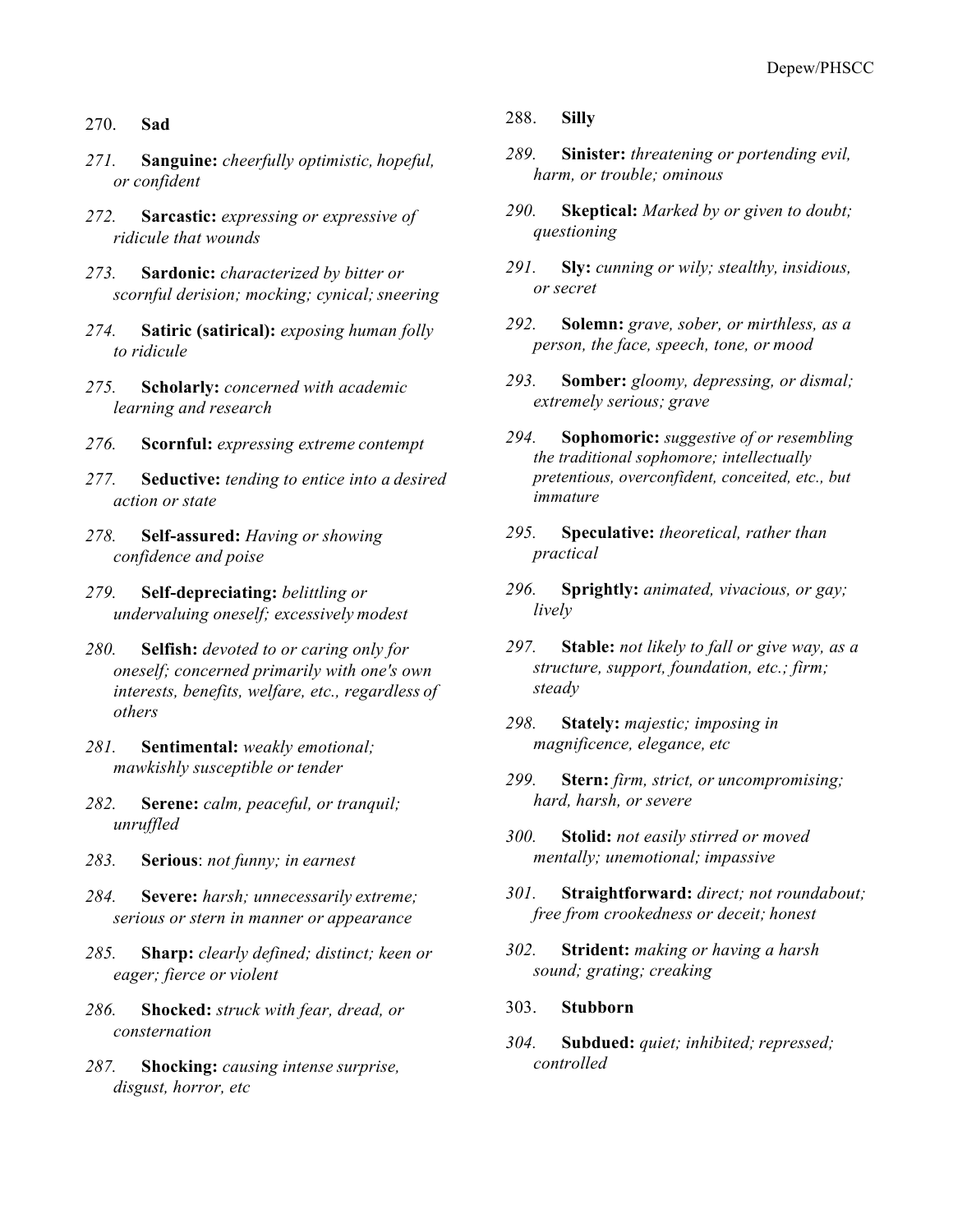- *305.* **Supercilious**: *haughtily disdainful or contemptuous*
- *306.* **Suspenseful:** *characterized by or causing suspense*
- *307.* **Suspicious:** *openly distrustful and unwilling to confide*
- *308.* **Sympathetic:** *characterized by, proceeding from, exhibiting, or feeling sympathy; sympathizing; compassionate*
- *309.* **Taunting:** *To reproach in a mocking, insulting, or contemptuous manner*
- *310.* **Tender:** *soft or delicate in substance; not hard or tough*
- *311.* **Tense:** *stretched tight, as a cord, fiber, etc.; drawn taut; rigid; characterized by a strain upon the nerves or feelings*
- 312. **Terrified**
- *313.* **Terse:** *neatly or effectively concise; brief and pithy, as language*
- *314.* **Thoughtful:** *showing consideration for others; considerate; occupied with or given to thought; contemplative; meditative;reflective*
- *315.* **Threatening:** *tending or intended to menace; causing alarm, as by being imminent; ominous; sinister*
- *316.* **Timorous:** *full of fear; fearful*
- *317.* **Tragic:** *extremely mournful, melancholy, or pathetic; dreadful, calamitous, disastrous, or fatal*
- *318.* **Tranquil:** *free from commotion or tumult; peaceful; quiet; calm*
- *319.* **Uncertain:** *not confident, assured, or free from hesitancy; not clearly or precisely determined; indefinite; unknown*
- *320.* **Unconcerned:** *not involved or interested; disinterested.; not caring; unworried; free from solicitude or anxiety*
- *321.* **Understated:** *restrained in design, presentation, etc.; low-key*
- *322.* **Uneasy:** *not easy in body or mind; uncomfortable; restless; disturbed; perturbed.*
- 323. **Uninterested**
- 324. **Upset**
- *325.* **Urgent:** *compelling or requiring immediate action or attention; imperative; pressing*
- *326.* **Vexed:** *irritated; annoyed*
- *327.* **Vibrant:** *moving to and fro rapidly; vibrating*
- *328.* **Vindictive**: *revengeful; spiteful; bitter; unforgiving*
- *329.* **Violent:** *acting with or characterized by uncontrolled, strong, rough force; furious in impetuosity, energy, etc.*
- *330.* **Vitriolic:** *very caustic; scathing*
- *331.* **Whimsical:** *given to whimsy or fanciful notions; capricious*
- *332.* **Wistful:** *characterized by melancholy; longing; yearning; pensive*
- *333.* **Worshipful:** *showing adoration; showing great reverence*
- *334.* **Wrathful:** *vehemently incensed and condemnatory; very angry; ireful*
- *335.* **Wry:** *devious in course or purpose; misdirected; distorted or perverted, as in meaning; bitterly or disdainfully ironic or amusing*
- *336.* **Zealous:** *ardently active, devoted, or diligent*